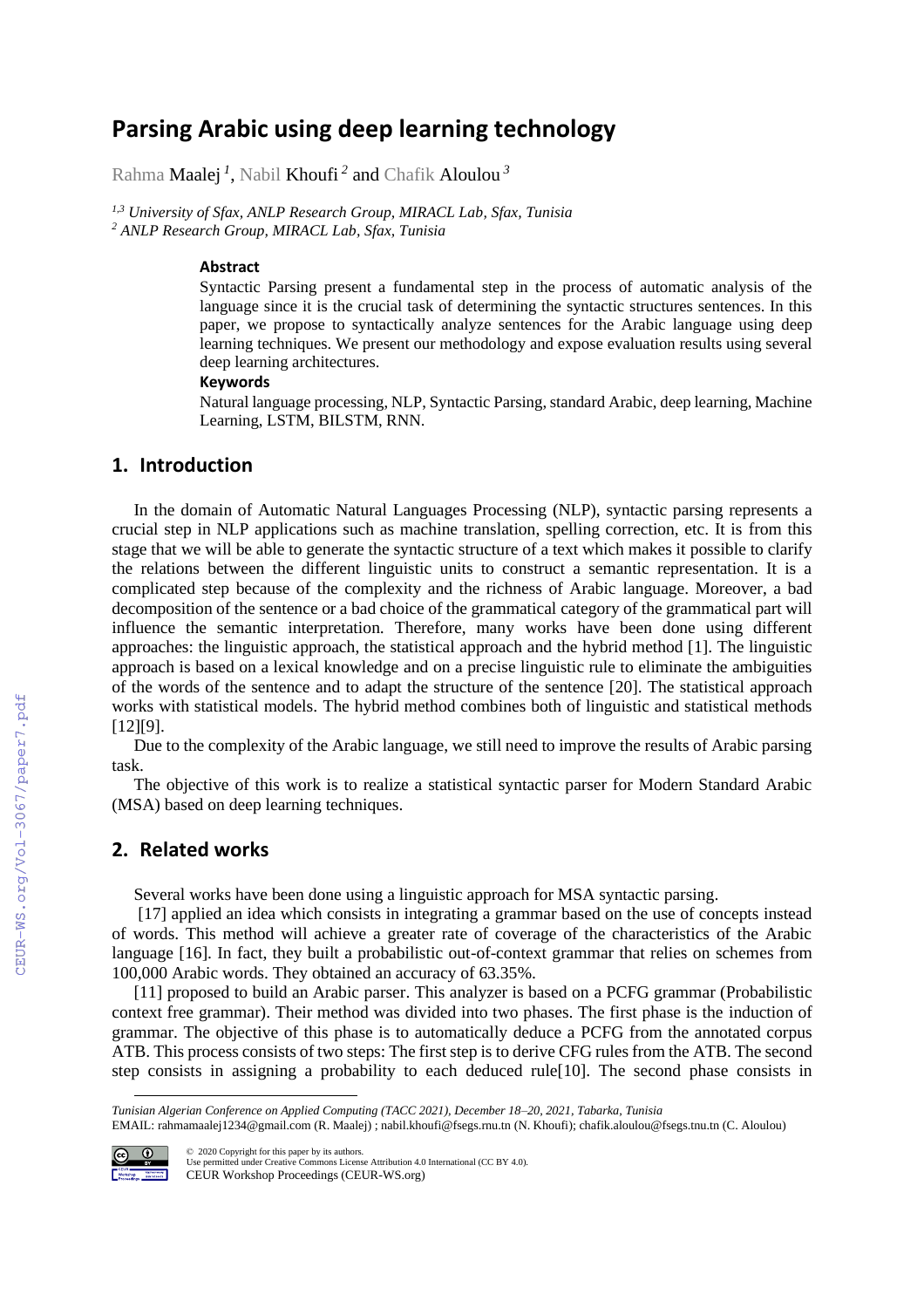implementing the deduced grammar (results of the first phase) to perform the syntactic analysis. They tested this analyzer with a set of sentences taken from the ATB Treebank (1650 sentences). The authors found an accuracy of 83.59%, a recall equal to 82.98% and an F-measure equal to 83.23%.

[2] proposed to use an Arabic property grammar to evaluate and enrich the Stanford Parser. In fact, this parser is based on the verification of the satisfaction of the syntactic constraints, also called properties, based on the analysis results of the corpus. Moreover, they enriched the simple representation of the result of the analysis with syntactic properties. This makes it possible to clarify several implicit information which present the relations between syntactic units.[2] obtained an F-score of 77.62%. with a recall value of 70.2% and a precision of 86.81%.

Recently,[8] proposed to construct a formal grammar for use in automatic processing applications of the Arabic language. Their thesis work aimed to set up a grammar in order to describe the syntax and semantics of Modern Standard Arabic. They presented a complete meta-grammatical description that allows to achieve a syntactically and semantically rich representation of this language. For the evaluation of the syntactic analysis, they constructed manually a test corpus by extracting 1000 syntactically correct sentences from the Tunisian school book (8th grade level). They obtained as results, an accuracy of 82.33%, a Recall of 88.10%and an F1-score equal to 85.11%.

[4] proposed two approaches; the first consists in detecting and correcting syntactic errors based on the automatic generation of correct sentences [18]. The second is aimed at the automatic correction of case termination errors based on parsing. He built a corpus that consists of 360sentences. The system achieved an accuracy rate equals to 92.01%, a recall rate which is equal to 84.83% and an F-score of 88.27%.

The statistical approach is based on statistical models. We have not found recent works using deep learning for syntactic parsing of MSA. On the other hand, we found works dealing with French and English. We can cite the work of [6] worked on lexicalized parsing for de-constituting grammars.

[6] had a main objective which consisted in adapting an underlying statistical model to these new representations. They proposed a study of three neuronal architectures of increasing complexity and show that the use of a non-linear hidden layer makes it possible to take advantage of the information given by the embedding. They found as results an F-measure of 80.7% for the given tags and 78.3% for the predicted tags.

[4] performed the analysis of advantages of a pre-trained language model such as BERT (bidirectional encoder representations from transformers) to the syntactic analysis in discontinues constituents in English (PTB, Penn Treebank). They found as result F-score equal to 95%.

[9] have implemented a Hybrid Standard Arabic parser that combines two parsing approaches: statistical parsing with linguistic parsing. The objective of this analyzer is to reduce the analysis time which is exponential with the size of the sentence.

[19] present the results of an evaluation on the integration of data from a syntactic lexicon, the Grammar lexicon, in a parser. They have carried out the evaluation according to the cross-validation method on 10% of the French Treebank (FTB). They have obtained an F-score of 85.32%.

| <b>Authors</b> | <b>Testing data</b>          | <b>Results</b>                      |  |
|----------------|------------------------------|-------------------------------------|--|
| [17]           | 100000 Arabic sentence       | Accuracy= 63.35%                    |  |
| [10]           | <b>ATB</b>                   |                                     |  |
| $[11]$         | ATB Treebank (1650           | Accuracy = 83.59%, Recall = 82.98%  |  |
|                | sentences)                   | and F-measure $= 83.23\%$ .         |  |
| [2]            | ATB, PTB, 100 Arabic phrases | F-score=77,62%. Recall= 70,2%,      |  |
|                | obtained from                | Precision=86,81%.                   |  |
|                | stories for Arab children    |                                     |  |
| [8]            | corpus1: 1000 grammatically  | Precision=82,33%, Recall=88,10% and |  |
|                | correct sentences and        | F1-score=85,11%.                    |  |
|                | corpus2: consisting of 250   |                                     |  |
|                | ungrammatical sentences      |                                     |  |

#### **Table1**

Related works study recap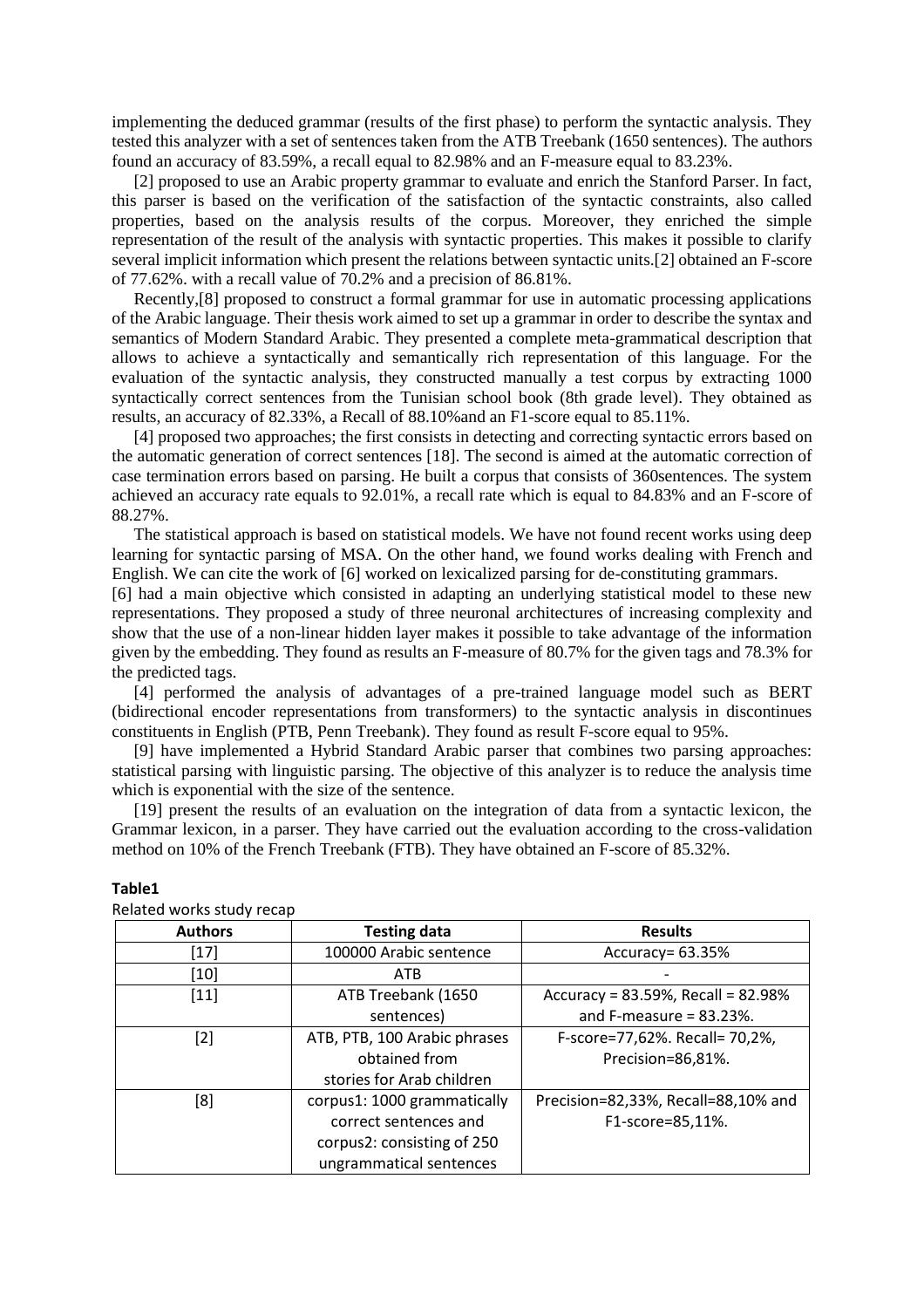| [4]  | 360 Arabic sentences       | $= 92\%$ , Recall = 84% and F - score =  |  |
|------|----------------------------|------------------------------------------|--|
|      |                            | 88.27%                                   |  |
| [6]  | <b>French Corpus SPMRL</b> | F-score = $80.7$ % for the data tags and |  |
|      |                            | 78.3 % for the predicted tags            |  |
| [4]  | English corpus PTB         | F-score=95%                              |  |
| [9]  | <b>ATB</b>                 | F-score=83,24%                           |  |
| [19] | French Treebank            | F-score=85.32%                           |  |

# **3. Proposed Approach**

This section presents the general architecture of our proposed approach.

Our statistical method for parsing Arabic based on deep learning techniques is divided into three steps: the preprocessing step, the training step and the validation and testing step. The first step presents the data preprocessing by extracting the syntactic levels for each sentence of the data. The second, does the training of our models and finally, the third step is the step of validation and testing. The steps of our proposed method are illustrated in the following figure:



**Figure 1:** Architecture of the proposed method

# **3.1. The preprocessing step**

The preprocessing step consists of preparing data for the training step.

### **3.1.1. Corpus ATB**

In this work, we used the annotated Penn Arabic Treebank (ATB) corpus [13].

The ATB corpus comprises data extracted from linguistic sources written with the standard and modern Arabic language. It behaves 599 texts taken from the Lebanese newspaper ≪ An Nahar≫. The texts are non-vowel or partially vowel and segment. Each word is annotated with several information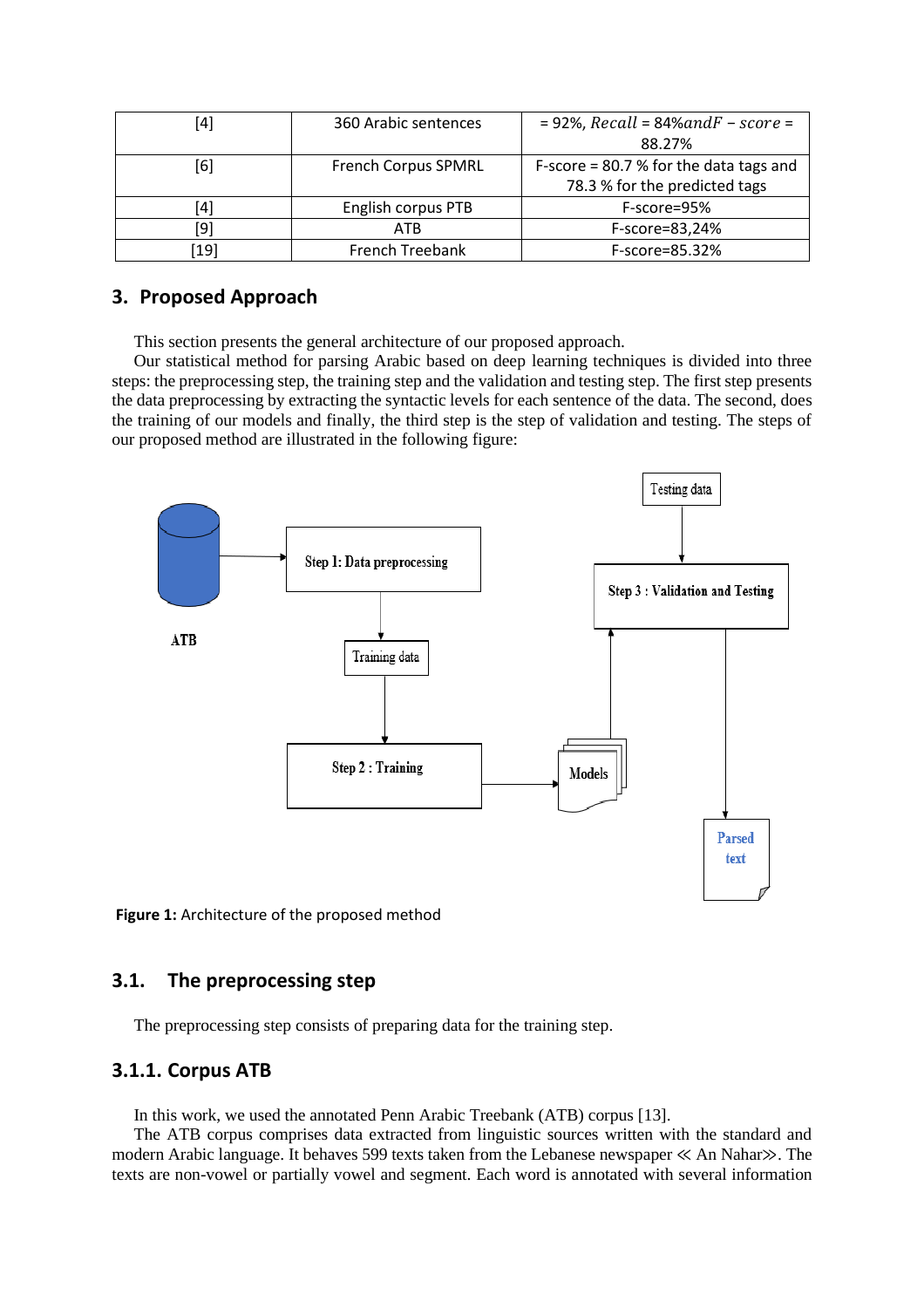such as the morphological trait, the part of speech and the English translation. Also, it contains the syntax trees for each sentence [14].

In addition, The ATB corpus is very rich in information, such as gender, number and rationality. It deals with large and important annotations. On the one hand, the corpus encompasses a set of 498 annotations to describe all the morphological functionalities, it also uses 22 annotations to describe grammatical classes. There are 20 other notations, which describe the semantic relationships between words. On the other hand, stop words are also marked (stop words exist with a large number in Standard Arabic) with specific annotations. In our work, we use version 3.2 which contains 402,291 words. This version has been created with several different formats to help the user for his research: SGM, POS, XML, penntree, Integreted.

For the preprocessing step of our ATB corpus, we mainly used the two formats  $\ll$  XML  $\gg$  and  $\ll$ Tree  $\gg$  because they have a hierarchical and readable representation and in addition, they contain the essential information for our work objective and for experimentation.

We have presented the eight syntactic levels with a set of morpho-syntactic labels for each sentence extracted from the corpus ATB [3].

Features. These features indicate the information used from the annotated corpus during the

training step, which is the morphological annotations in the syntactic annotations. In fact, we extracted the morpho-syntactic labeling from ATB. And, we have reduced the number of labels in order to avoid complexity and to be prepared to learn and predict.

For example: NP+ ADJP: NP.

### **3.2. The training step**

Many machine learning algorithms need a vector representation as an input. In this work, we have used embedding resources such as input from our neural systems. we have represented our data resource with word2vec.

#### **3.2.1. Continuous Representations of Words**

Word2vec is a popular method of constructing word embedding. It was introduced by [15] Two variations of word2vec have been proposed for learning word embedding: Skip-gram and BOW (Bag of Words). The BOW (Bag Of Words) is an architecture that predicts the current target word (the central word) based on the source context words (surrounding words) [15].

The skip-gram aims to predict the words of the context given an input word [15].

In this work, we applied the bag of words (BOW) representation because it is the most popular method for NLP applications.

After obtaining the word embedding with the word2vec method, we start the training by applying the deep learning techniques: LSTM, GRU, BI-LSTM. These models will present results after training and we will compare them to choose the model having a better result to apply it to perform parsing.

Today, neural networks present the systems most used in different machine learning tasks. They are widely used, for example, in the fields of computer vision (image classification, detection of an object, segmentation, etc.) and automatic language processing (automatic translation, voice recognition, language models, etc.).

In this work, we are interested in the creation of a model for each syntactic level. This model has an important objective, is to determinate the different constituents of a sentence and the different relations between them.

• Long Short-Term Memory Network (LSTM) presents a building unit for the layers of a recurrent neural network (RNN). An RNN made up of LSTM units is often referred to as an LSTM network. A common LSTM unit is presented with a cell, an input gate, an output gate and a forget gate. The cell is responsible for" storing" values. Each of the three gates can be considered as a" conventional" artificial neuron, as in a multilayer neural network (or feedforward): that is to say, they calculate an activation (using an activation function) of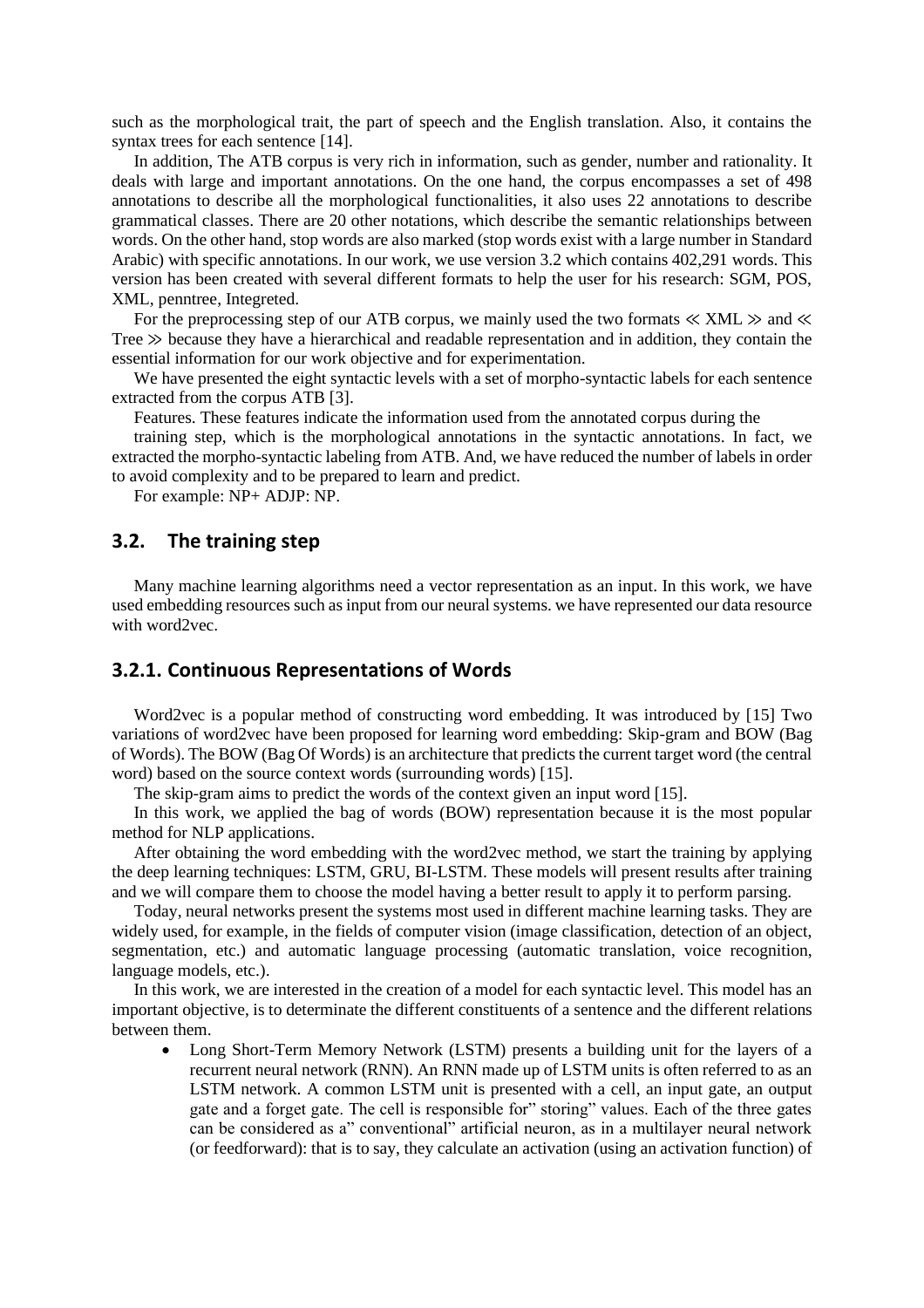a weighted sum. Indeed, they can be considered as regulators of the flow of values. There are connections between these doors and the cell.

- Gated Recurrent Unit (GRU) is a gated recurrent network similar to the LSTM network, but it receives fewer parameters than it.
- BILSTM is a Bidirectional LSTM, present a sequence processing model that include two LSTMs: one is receives the input in a forward direction, and the other in a backwards direction. BILSTMs increase the amount of information available on the network and improve the context available for the algorithm.

#### **4. Results**

The evaluation of our method is realized in a validation and test step. To achieve this, we have divided the ATB corpus in two parts, one for learning (70%) and one for evaluation (30%) between validation (0.15%) and testing (0.15%).

We used deep learning techniques for train and test our models for our eight levels. we applied the RNN models: LSTM model, GRU model and BILSTM model.

| <b>Levels</b>      | <b>Accuracy</b> |                  |                     |  |  |
|--------------------|-----------------|------------------|---------------------|--|--|
|                    | LSTM-model      | <b>GRU-model</b> | <b>BILSTM-model</b> |  |  |
| Level <sub>0</sub> | 99,00%          | 99,08%           | 99,60%              |  |  |
| Level1             | 99.18%          | 99.31%           | 99.53%              |  |  |
| Level <sub>2</sub> | 98,84%          | 98,91%           | 99,17%              |  |  |
| Level3             | 99,09%          | 99.15%           | 99.36%              |  |  |
| Level4             | 99,36%          | 99.39%           | 99.60%              |  |  |
| Level <sub>5</sub> | 99,21%          | 99.28%           | 99.49%              |  |  |
| Level <sub>6</sub> | 99.25%          | 99.32%           | 99.57%              |  |  |
| Level7             | 99.26%          | 99.35%           | 99.60%              |  |  |

The results are illustrated in table 2. The table shows analysis performance by levels.

#### **Table 2**

Evaluation results

We have obtained good results which are encouraging to realize the syntactic parsing for the standard Arabic language with a deep learning model. We can compare the results obtained for the models: LSTM, GRU, BILSTM. We deduced that that the models BILSTM have best results.

#### **5. Conclusion and Perspectives**

In this paper, we presented our numerical method to perform parsing for Standard Arabic using deep learning techniques. We have built a model and we obtained encouraging results. As a perspective, we think that we can develop the learning stage by adding other features besides the POS features. we believe that the enrichment of the features can give better results. We plan to evaluate our method with another external Arabic corpus.

## **6. References**

[1] C. Aloulou.Une approche multi-agent pour l'analyse de l'arabe: Modélisation de la syntaxe.PhD thesis, Thèse de doctorat en informarique, Ecole Nationale des Sciences de l ..., 2005.

[2] R. B. Bahloul, N. Kadri, K. Haddar, and P. Blache. Evaluation and enrichment of stanfordparser using an arabic property grammar. In A. F. Gelbukh, editor,Computational Linguisticsand Intelligent Text Processing - 18th International Conference, CICLing 2017, Budapest,Hungary, April 17-23, 2017,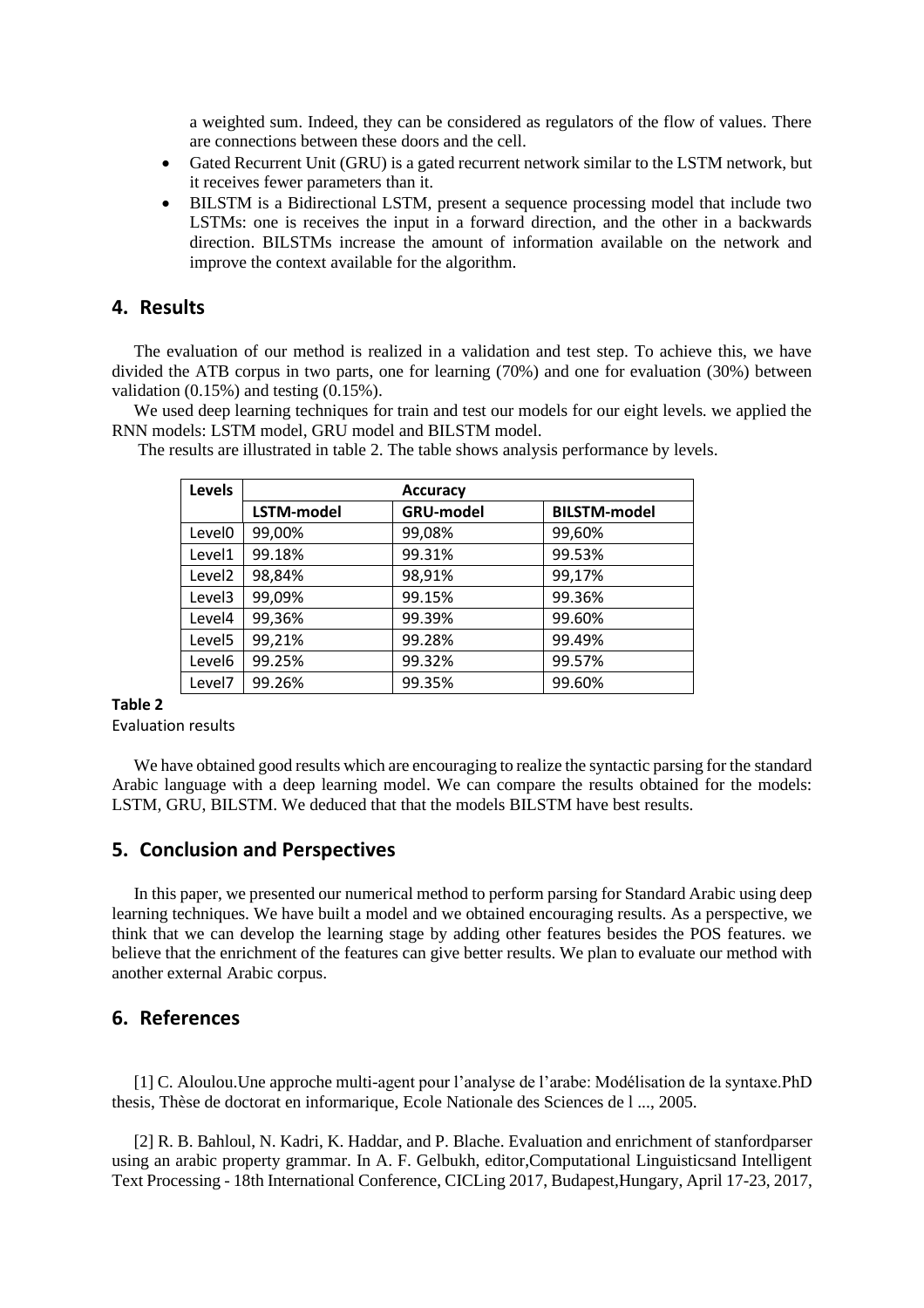Revised Selected Papers, Part I, volume 10761 ofLecture Notes inComputer Science, pages 170–182. Springer, 2017.

[3] H. B. Barhoumi, Aloulou and Z. (2015). Analyse syntaxique statistique de la langue arabe.2015.

[4] M. Chouaib.Contributions à la correction automatique des erreurs syntaxiques dans la langueArabe. PhD thesis, Faculté des Sciences Ben M'sik Université Hassan II Casablanca, 2020.

[5] M. Coavoux. Qu'apporte bert à l'analyse syntaxique en constituants discontinus? une suitede tests pour évaluer les prédictions de structures syntaxiques discontinues en anglais(what does bert contribute to discontinuous constituency parsing? a test suite to evaluate discontinuous constituency structure predictions in english). InActes de la 6e conférenceconjointe Journées d'Études sur la Parole (JEP, 33e édition), Traitement Automatique desLangues Naturelles (TALN, 27e édition), Rencontre des Étudiants Chercheurs en Informatiquepour le Traitement Automatique des Langues (RÉCITAL, 22e édition). Volume 2: TraitementAutomatique des Langues Naturelles, pages 189–196, 2020.

[6] M. Coavoux and B. Crabbé. Comparaison d'architectures neuronales pour l'analysesyntaxique en constituants. InActes de la 22e conférence sur le Traitement Automatique desLangues Naturelles. Articles longs, pages 291–302, 2015.

[7] M. Coavoux and B. Crabbé. Prédiction structurée pour l'analyse syntaxique en constituantspar transitions: modèles denses et modèles creux.Traitement Automatique des Langues,57(1), 2016.

[8] C. B. Khelil.Construction semi-automatique d'une grammaire d'arbres adjoints pour l'analysesyntaxico-sémantique de l'arabe. PhD thesis, Université d'Orléans; Université de la Manouba(Tunisie), 2019.

[9] N. Khoufi. Une approche hybride pour l'analyse syntaxique de la langue arabe. PhD thesis,Université de Sfax (Tunisie), 2017.

[10] N. Khoufi, C. Aloulou, and L. H. Belguith. Arabic probabilistic context free grammarinduction from a treebank.Res. Comput. Sci., 90:77–86, 2015.

[11] N. Khoufi, C. Aloulou, and L. H. Belguith. A framework for language resource constructionand syntactic analysis: Case of arabic. InInternational Conference on Intelligent TextProcessing and Computational Linguistics, pages 356–365. Springer, 2016.

[12] N. Khoufi, C. Aloulou, and L. H. Belguith. Toward hybrid method for parsing modernstandard arabic. In2016 17th IEEE/ACIS International Conference on Software Engineering,Artificial Intelligence, Networking and Parallel/Distributed Computing (SNPD), pages 451–456.IEEE, 2016.

[13] M. Maamouri, A. Bies, T. Buckwalter, and W. Mekki. The penn arabic treebank: Building alarge-scale annotated arabic corpus. InNEMLAR conference on Arabic language resourcesand tools, volume 27, pages 466–467. Cairo, 2004.

[14] M. Maamouri, A. Bies, and S. Kulick. Enhancing the arabic treebank: a collaborative efforttoward new annotation guideline. InLREC, pages 3–192. Citeseer, 2008.

[15] T. Mikolov, K. Chen, G. Corrado, and J. Dean. Efficient estimation of word representationsin vector space.arXiv preprint arXiv:1301.3781, 2013.

[16] M. A. B. Mohamed, S. Mallat, M. A. Nahdi, and M. Zrigui. Exploring the potential ofschemes in building nlp tools for arabic language.International Arab Journal of InformationTechnology (IAJIT), 12(6), 2015.